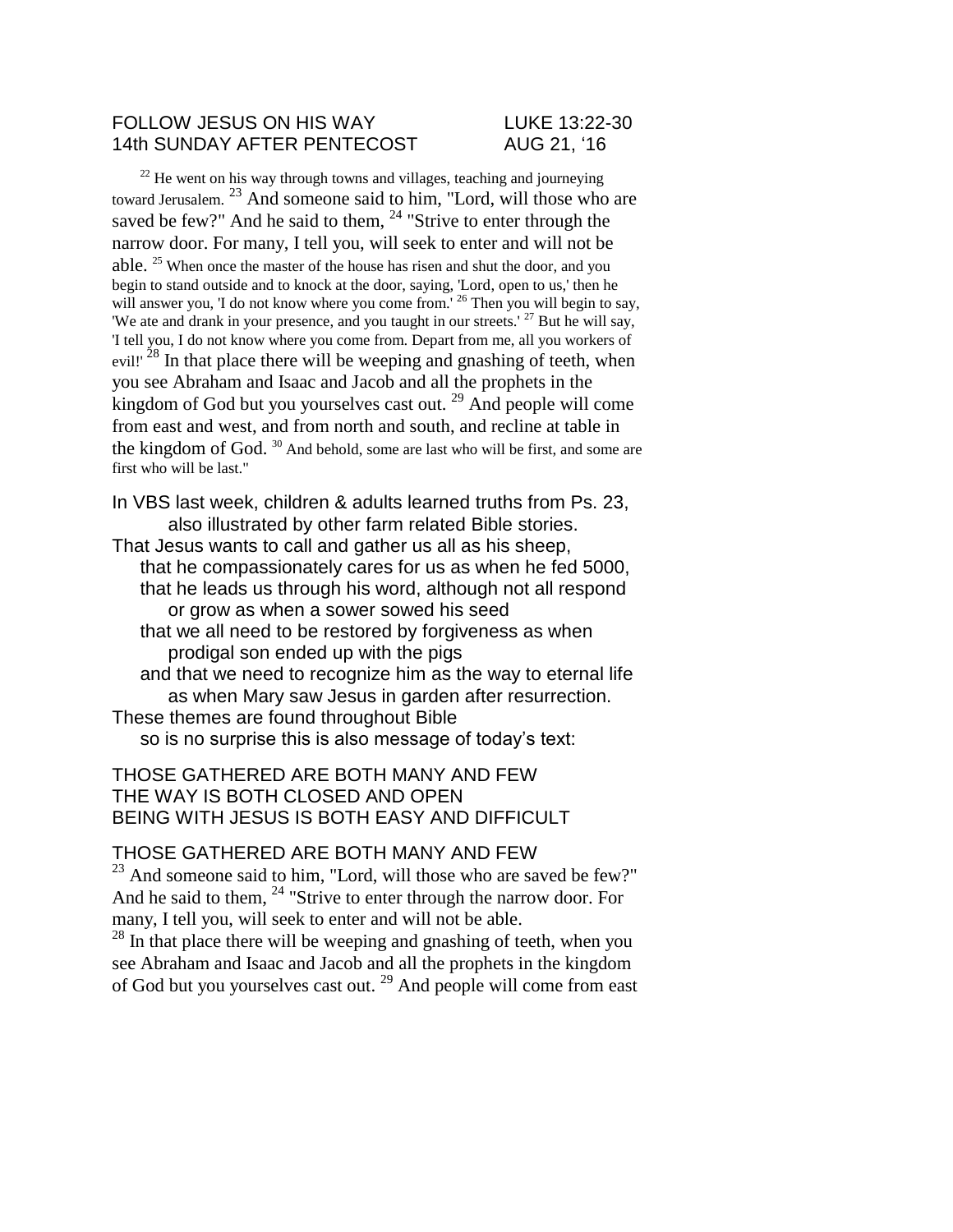and west, and from north and south, and recline at table in the kingdom of God.

In American culture today, inclusiveness has become a primary value by which everything else is measured. Anyone can become or accomplish anything they want. No one will be left behind. However you identify yourself or your desires, you should be free to do whatever you want. No is to be excluded from anywhere, whether bathroom, classroom, workplace, courthouse or heaven. Although there is counter reaction desiring to exclude anyone who may seem a threat to this way of life. Some even say Jesus never excluded anyone. Christians are left scratching their heads. On one hand that sort of sounds good because God has made and loves us all. But on the other hand, it doesn't sound quite right. Jesus says it is true that heaven is open to all. As O.T. lesson also pictures, people from all nations, north, south, east, west, are invited & encouraged and welcomed into the kingdom of God and given not just a seat at the table but a recliner. God sincerely wants and has provided for everyone ever born to be with him forever. Yet, the answer to the question: will those saved be few? is obviously "yes." There will be empty seats at table. Anybody can join the party but not everybody will. While some are inside noshing on treats non-stop others will be outside gnashing teeth in agonized grimace because they have been cast out like the demons. We are not all going the same place. Not all religions are basically the same. Not every lifestyle is compatible with God's kingdom Not every choice is a viable option.

# Why? THE WAY IS BOTH CLOSED AND OPEN

<sup>24</sup> "Strive to enter through the narrow door. For many, I tell you, will seek to enter and will not be able.  $25$  When once the master of the house has risen and shut the door, and you begin to stand outside and to knock at the door, saying, 'Lord, open to us,' then he will answer you, 'I do not know where you come from.'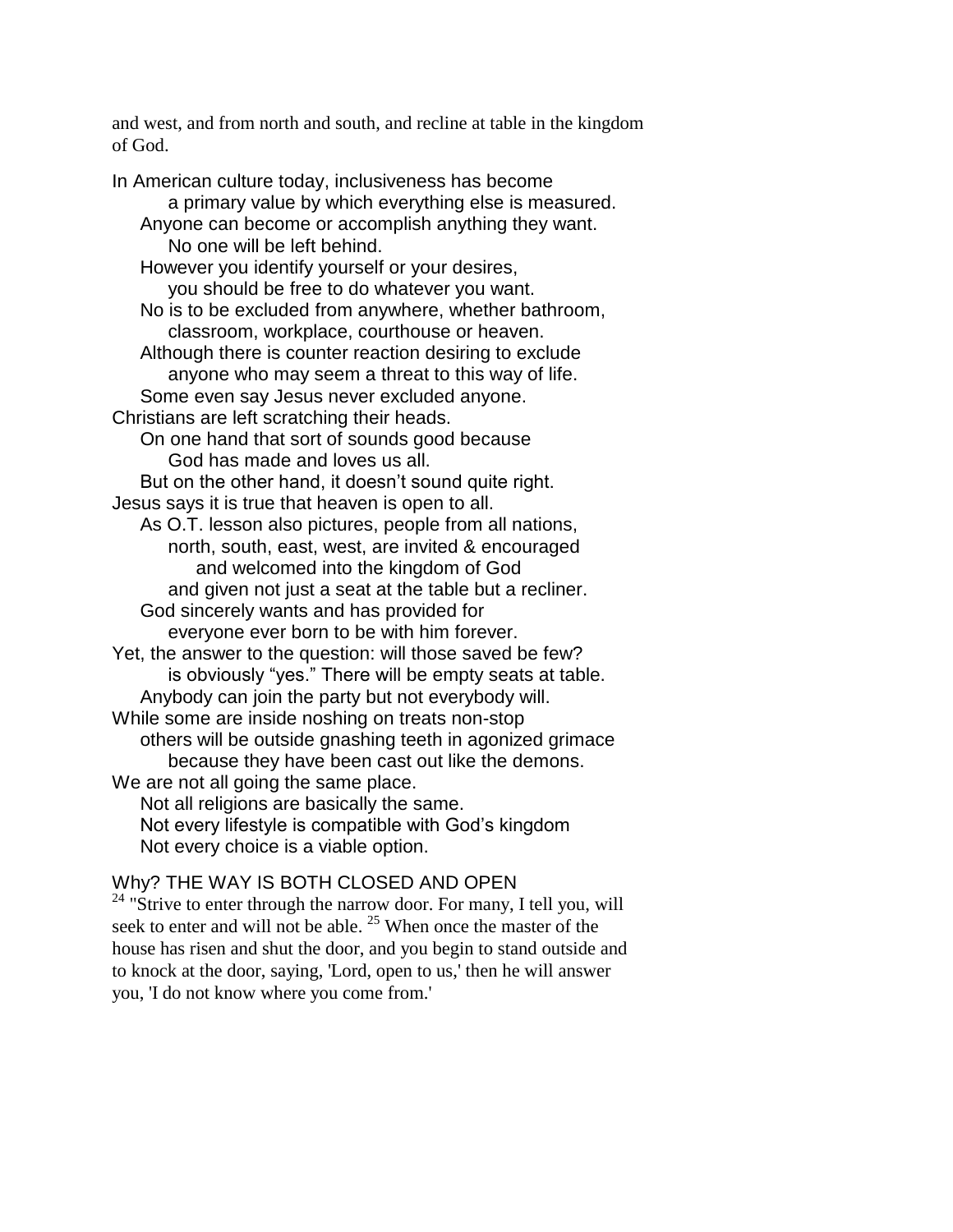Few weeks ago I was riding my bicycle around Lake Erie. Two towns along shore are Sandusky and Toledo, OH. I met another person on bicycle intending to ride to Toledo through Sandusky. I pointed out you can't because there is big river and only bridge over it in Sandusky is freeway, you can't cross it under own power, on bicycle. You have to go many miles inland to a small bridge. Those living in Mankato are used to this kind of thing. You may be on street headed straight for destination but is little gap on street map caused by ravine or bluff. The way to get there is another way around. These ravines and bluffs were caused by erosion. Same is true of gap between us and God. Sin has eroded the way God designed world & us to be. We cannot get to God under our own power. There is a way, a bridge, but it only one, it is the cross of Jesus. Jesus is the door. Only way to God the father is through him. This door is open, but there comes a day when it is shut. You surely had it happen when you are on busy freeway with multiple lanes, one lane is exit to your destination. There are signs pointing to it ahead of time. It is open and maybe even empty. If you stay in fast lane, don't get in that lane soon enough you see your exit going by but can't get there. It is like when opportunities knock but only once, and the time to speak is before decisions are made, the time to buy is before prices go up, the time to help is before it is too late. The time to be helped by God is before it is too late. There is one lane to being with God and the banquet of his love, peace, joy and hope. It is the grace and forgiveness that is found only in Jesus. Jesus says get in this lane now. Otherwise, at the end of life or end of time, many find that they have cruised right by and it is too late to do anything about it. Jesus says this is because God does not know us. How can that be when God knows everything. This knowing does not mean just identification but intimacy, like when Bible says Adam knew his wife.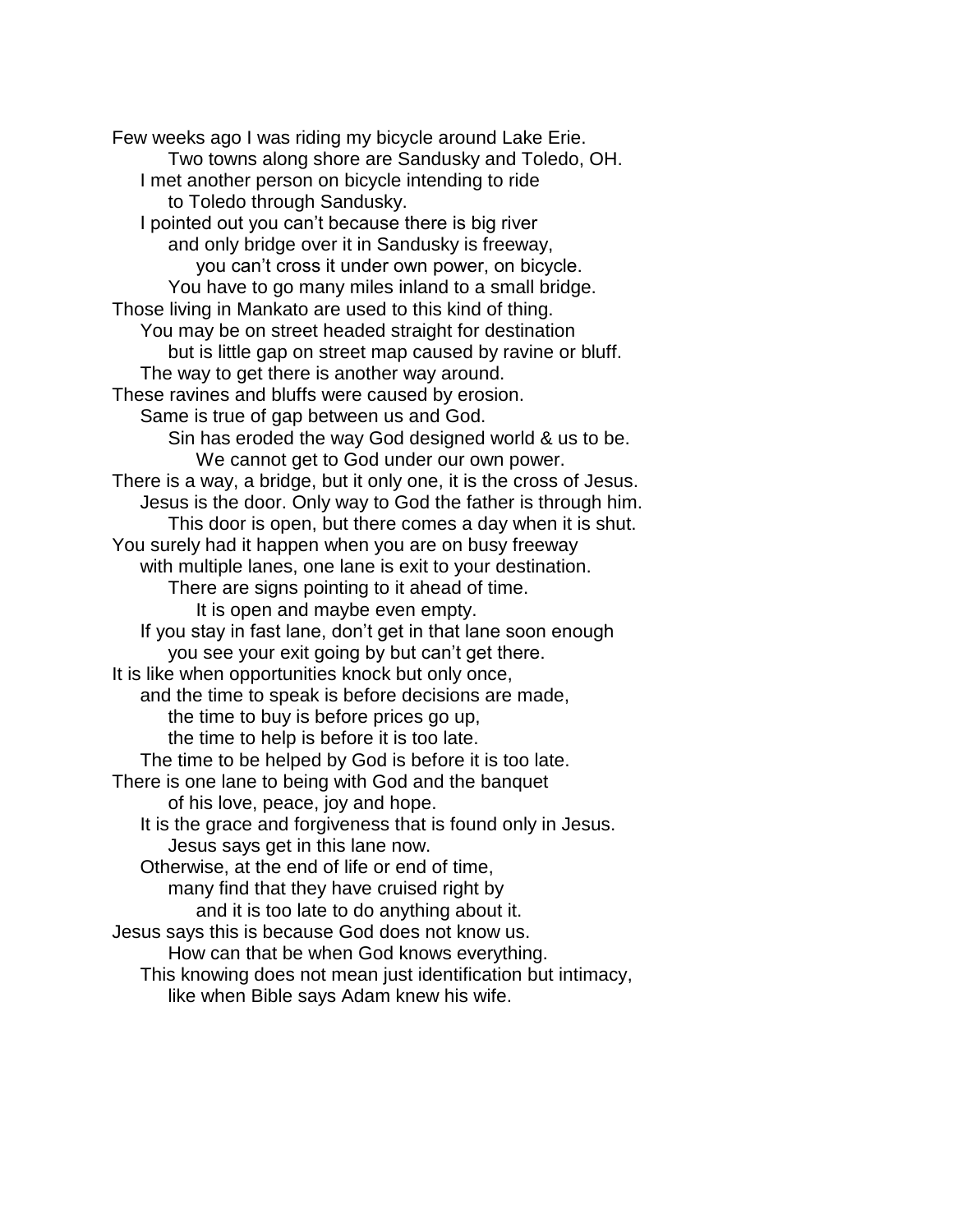It comes from being open with someone so that they don't just know your name but who you are. God wants to know us in a way that happens when we openly confess our faults and failures to him, come to him in every trouble, also come to know him. This is the kind of knowing Jesus meant when he said I know my sheep and my sheep know me & follow me.

# BEING WITH JESUS IS BOTH EASY AND DIFFICULT

 $^{22}$  He went on his way through towns and villages, teaching and journeying toward Jerusalem. …And he said to them, <sup>24</sup> "Strive to enter through the narrow door. For many, I tell you, will seek to enter and will not be able.  $^{26}$  Then you will begin to say, 'We ate and drank in your presence, and you taught in our streets.'  $27$  But he will say, 'I tell you, I do not know where you come from. Depart from me, all you workers of evil!'

In Olympics, events like triathlon, decathlon are difficult because you have to be good at several things. In winter Olympics is event called biathlon, doing 2 things. one is skiing really fast on a course, other is stopping and shooting gun at target. This is really hard to do when breathing hard from exertion. It is hard to focus and aim carefully. Jesus says, "Strive to enter through the narrow door" This striving is working hard to do a lot of things, it is aiming and focusing carefully on this one thing: the narrow door of what only Jesus can do for us. It which takes striving to shut out Devil's temptations and worlds distracting shouts, and our own nature's deceptive desires. First verse says Jesus was going through towns & villages, headed toward Jerusalem. He stopped to teach & help, but was not meandering he was focused on goal. Jerusalem is where he suffered and died in our place. It is where he defeated sin & death and rose again. This is the one way we are able to be with God. So v. 22 says, "Jesus went on his way." Only way to heaven is to follow Jesus on this way, his way." We can only get to where we are going because Jesus got to where he was going. Door is open for us because Jesus' tomb is open.